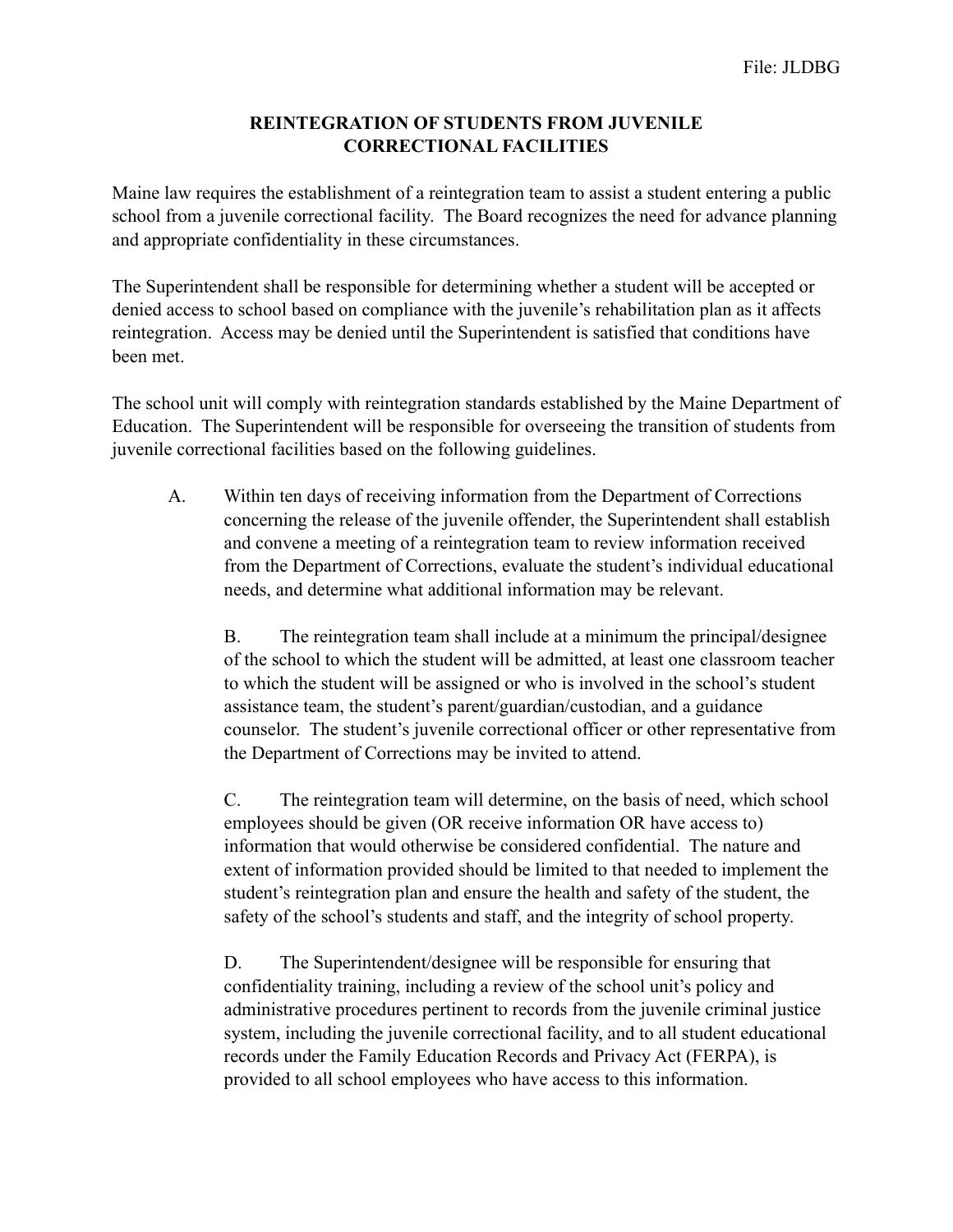E. Before the student enters school, at least one additional meeting of the reintegration team should be held to develop an individualized plan for the student's reintegration based on the student's educational needs and the options available within the school system. This meeting should include the student as well as the members of the reintegration team. The reintegration plan will address the student's educational program, participation in activities (including cocurricular and extracurricular activities), and access to school facilities (including transportation).

F Placement in grade, class, and/or school programs will be based on the student's abilities and academic achievement demonstrated in prior educational settings, including the student's stay at the juvenile correctional facility. The principal will be responsible for evaluating the student's transcript and portfolio from the juvenile correctional facility to assess progress toward meeting the content standards of the Learning Results.

 G. The Superintendent/designee will be responsible for developing and implementing a process for monitoring and reporting a student's progress and compliance with the reintegration plan and for modifying the plan as needed.

 H. A student who violates Board policy or school rules will be subject to the disciplinary consequences described in policy, administrative procedures, and/or the student handbook/student code of conduct.

 I. The Superintendent/designee shall make any reports that may be required by the Department of Education concerning numbers of students entering the local school unit from juvenile correctional facilities.

Legal Reference: 20-A M.R.S.A. §§ 254(12), 1055(12), 2902(10), 4502(5)(O), 6001-B(1), 6001-B(2), 6001-B(3-A) 15 M.R.S.A. § 3009

[NOTE: 15 M.R.S.A. § 3308(7)(E) provides that when a juvenile has been charged with or adjudicated of a juvenile offense that involves the use or threatened use of physical force against a person, the District's attorney in the district where the charges were brought will provide certain information to the Superintendent (or designee) of the juvenile's school.

This information is limited to:

- 1. The name of the juvenile;
- 2. The nature of the alleged offense or offense;
- 3. The date of the alleged offense or offenses;
- 4. The date of the petition (date charged);